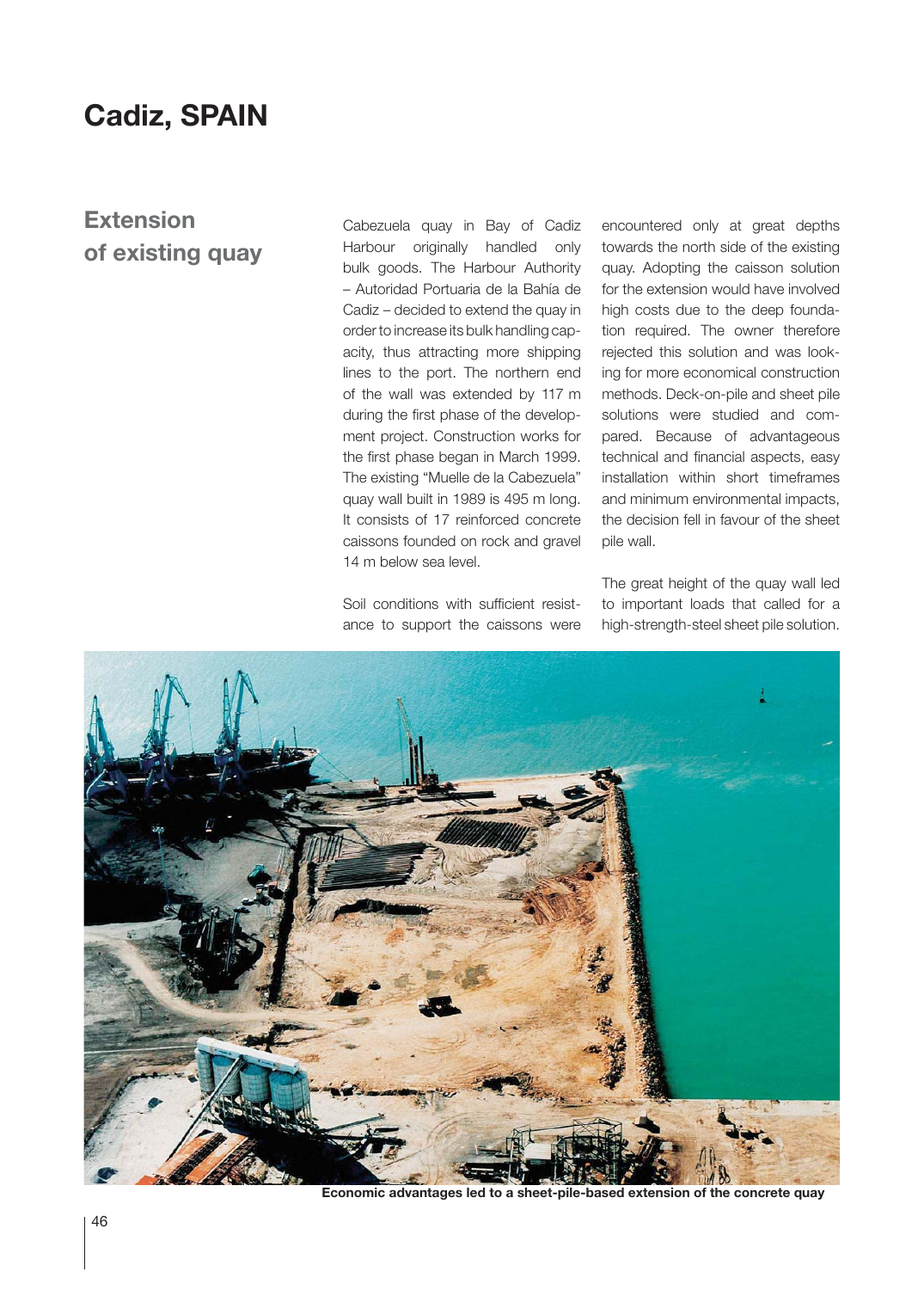

**A combined steel sheet pile system was used to build the 20-m-high quay wall**



**A berm of backfilled sand supported the driving equipment**

Arcelor's combined-wall system proved to be the ideal structural element for the 20-m-high Cabezuela quay wall. The HZ/AZ solution incorporates two types of sheet piles: HZ king piles that act as a structural support and AZ sheet piles acting as intermediary infill elements. 31-m HZ 975 D king piles combined in pairs were used for this project together with 24-m AZ 18 sheet piles.

An anchor wall made of AZ 36 sheet piles was installed 36 m behind the main quay wall to limit deflections and to increase the loadbearing capacity. The two walls were connected by tie rods with a diameter of 4.5" placed one metre above water level to facilitate installation. The underwater sections of the existing concrete wall were connected to the sheet pile wall by welding the sheet pile's first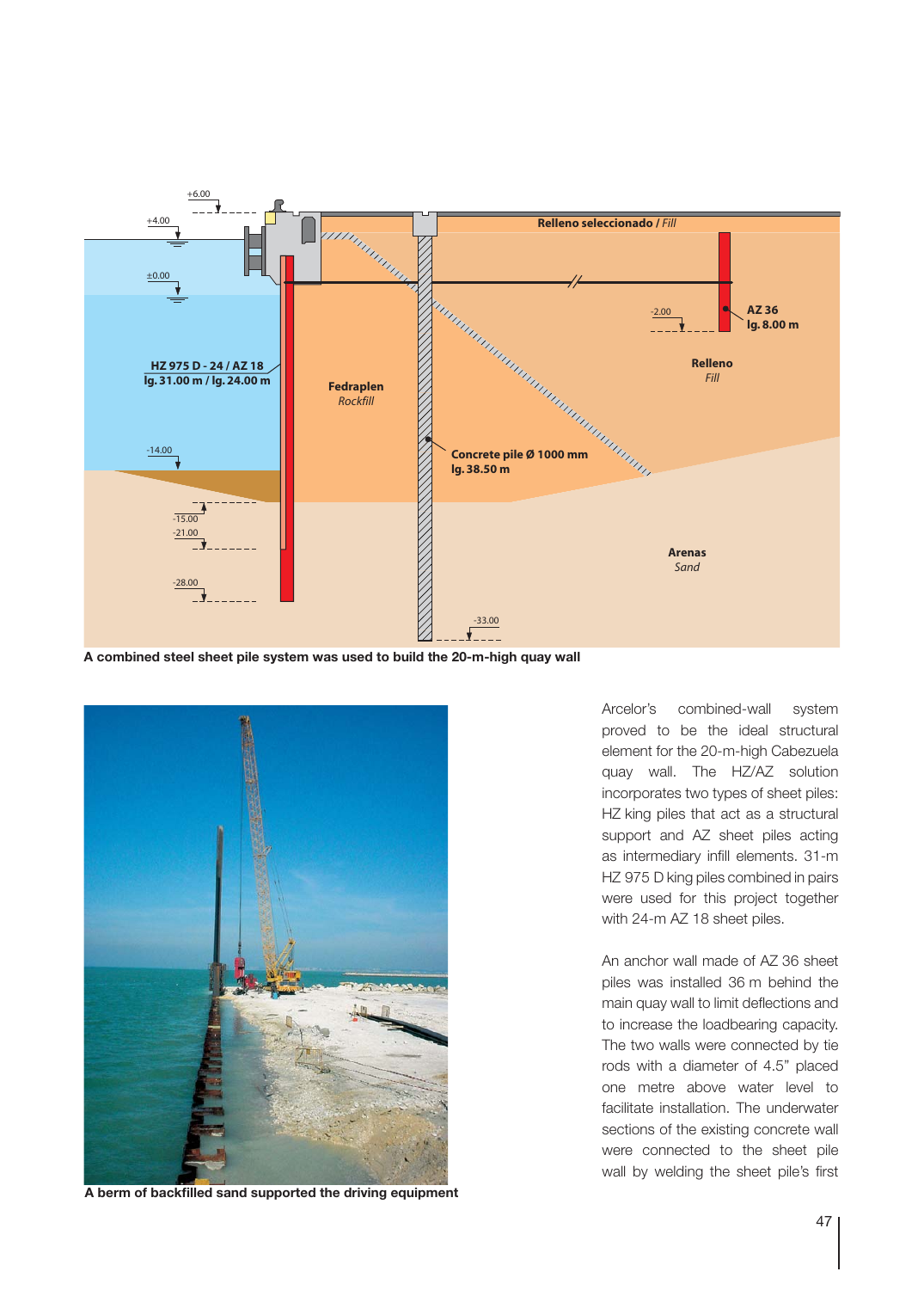

**The driving template was placed on the embankment**



**A finger quay formed the north end of the Cabezuela quay**

interlock to a steel plate fixed to the last concrete caisson. Prior to the start of the installation works, a 4-m-thick layer of thick mud (fangos) was removed. An embankment was built along the line of the future wall as installation with a Muller MS 100 F vibratory hammer proceeded to avoid



**Tie rods were installed above the water line to facilitate the installation**

having to use a barge. The steel sheet piles were sandblasted and coated with coal-tar epoxy paint on site. The contractor used a two-level template standing 3.5 m high that fitted three double HZ piles to ensure correct positioning of the sheet piles. Two double king piles were used to

Owner: Autoridad Portuaria de la Bahía de Cadiz Consulting engineer: CEDEX, Alatec Haskoning Main contractor: NECSO Piling contractor: Piacentini (Italy) Sheet pile system: HZ 975 D -24 / AZ 18 Length of sheet piles: HZ 31 m, AZ 24 m Steel grade: S 430 GP Total quantity of sheet piles: 1,600 metric tons



**The quay extension required 1,600 metric tons of sheet piles**